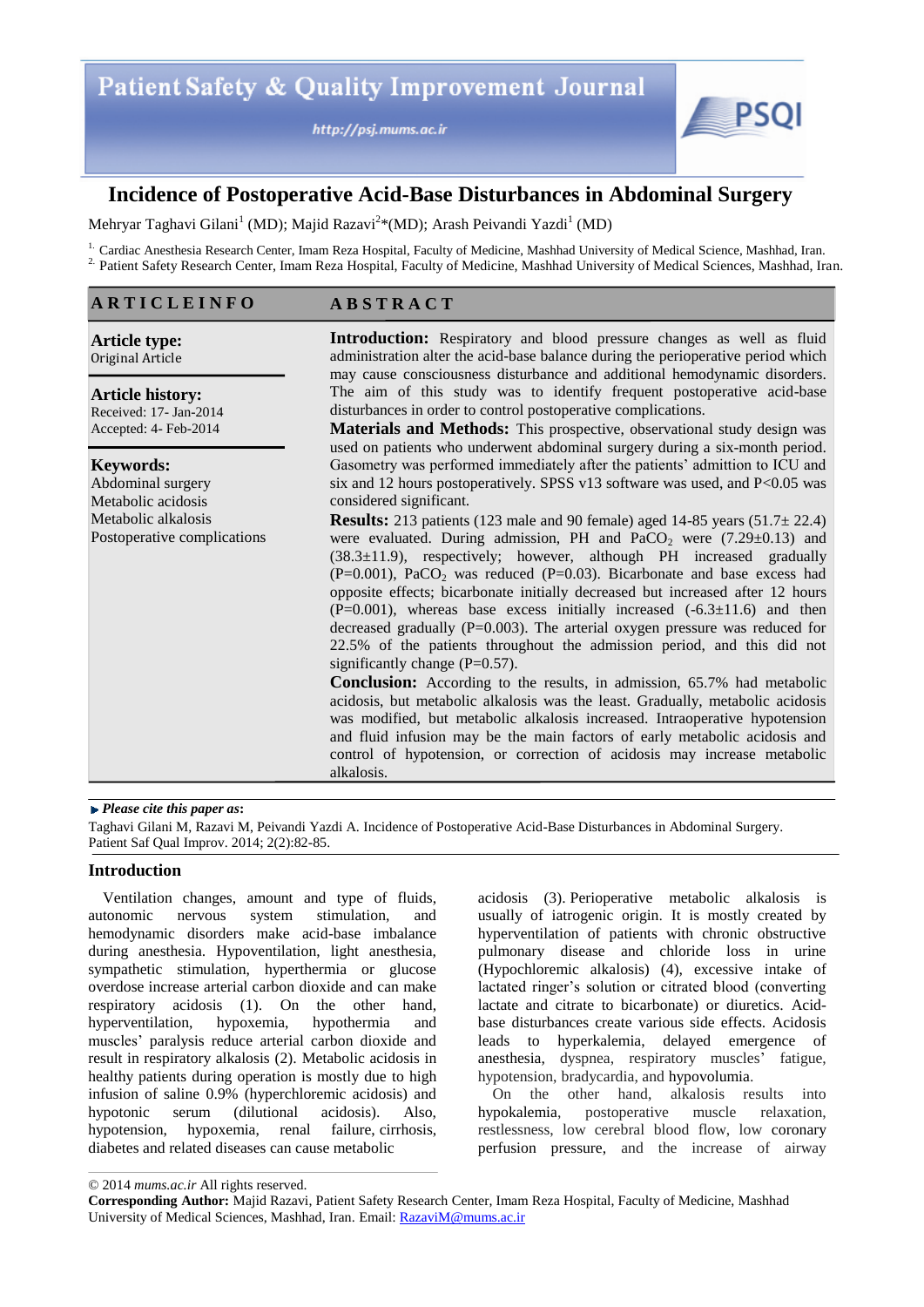resistance (5, 6). In a study, mortality in patients with lactic acidosis was reported nearly twice than patients with non-lactic acidosis (7). In this study, incidence and the type of postoperative acid base disorders are evaluated after intensive care unit (ICU) admission and the early hours. In the future, we will analyze ethiology and correct perioperative acid-base changes.

## **Materials and Methods**

This study was a prospective and non-intervention design conducted in abdominal surgery patients transferred to the ICU during six months. During this period, the patients with abdominal surgery who were transferred from the operating room to the ICU were assessed. At first, the patients were monitored. The patients with apnea, tidal volume<5ml/kg and respiratory rate < 8/per min, hypercarbia and (PH<7.25) were ventilated mechanically. Arterial Blood Gases (ABG) was performed three times (in admission time and 6 and 12 hours after admission). The patients were mechanically ventilated or oxygenated, and they were treated by chloride or bicarbonate infusion, when (PH<7.1), (HCO<sub>3</sub><12), (BE>-10) or the patient had a critical condition (was applied with the formula of Base Excess $\times$ weight $\times$ 0.3). Half of the obtained amount was infused rapidly, and in cases of the lack of modification, the remaining bicarbonate was infused after half an hour (6). The serum was infused according to hemodynamic changes, concurrent diseases, acid and base disorders. The data was analyzed by SPSS  $V_{13}$ software. To compare the parameters, repeated measure analysis of variance was applied in three phases, and to investigate the dependence of acid-base dysfunctions with independent and demographic parameters, regression method was used. P-value $< 0.05$  was considered significant.

#### **Results**

Demographic data showed the admitted patients aged 14-85 years (51.7±22.4), 123 men and 90 women. Of 213 patients in the ICU, 18 patients (8.5%) had normal ABG, and 195 patients (91.5%) were with acid-base dysfunctions. By analyzing acid-base dysfunction, the highest dysfunction among these patients was metabolic acidosis (65.7%), and the lowest dysfunction was metabolic alkalosis (1.4%). During the admission, metabolic and respiratory acidosis was reduced, and metabolic alkalosis prevalence was increased to 7.5%.



**Figure1: The prevalence of acid-base disturbances (%) at zero, six, 12 hours after ICU admission.**

The increase of PH, base excess and reduction of bicarbonate and carbon dioxide pressure after admission was statistically significant compared to the values recorded in the first minute (Table 1).

**Table 1: PH, carbon dioxide, bicarbonate, base excess (BE), PaO<sup>2</sup> and SaO<sup>2</sup> values. Mean (SD)**

|                  | During<br>admission | After 6 hr   | After 12 hr P- value |       |
|------------------|---------------------|--------------|----------------------|-------|
| PH.              | 7.29(0.13)          | 7.35(0.1)    | 7.36(0.1)            | 0.001 |
|                  | PaCO2 38.3(11.9)    | 35(8.8)      | 33.6(8.60)           | 0.03  |
| HCO <sub>3</sub> | 17.7(4.5)           | 18.9(5.1)    | 19.4(4.5)            | 0.001 |
| BE.              | $-6.3(11.6)$        | $-3.1(12.3)$ | $-2.9(12.3)$         | 0.003 |
| PaO <sub>2</sub> | 91.6(51.4)          | 86.2(41.50)  | 79.9(36.8)           | 0.57  |
| SaO2             | 87(16.5)            | 86(18.9)     | 86.6(15.9)           | 0.29  |

Arterial oxygen pressure during ICU admission was 40.2-298 mm Hg (91.6±51.4), and about 22.5% of the patients experienced the reduction of arterial blood oxygen. After 12 hours, there was no considerable change in the amount of arterial blood oxygen, 17.4% showed mild hypoxemia yet (The mean arterial oxygen pressure was  $(86.2 \pm 41.5)$  mm Hg at the sixth hour and  $(79.9\pm36.8)$  mmHg at the 12th hour). The statistical analysis of the data showed that pressure and saturation of arterial oxygen changes was not statistically significant (0.57 and 0.29 subsequently).

### **Discussion**

In the six-month study on the general surgical patients, it was shown that during ICU admission, only 18 patients (8.5%) had natural ABG, and the others had acid-base disturbance. By analyzing, the highest disturbance among the patients was metabolic acidosis (65.7%), and the lowest dysfunction was metabolic alkalosis. During admission, more than half of the patients had metabolic acidosis, but it was improved over time, and metabolic alkalosis was increased. There are various studies about postoperative acid-base changes with various results in terms of the type of surgeries. In a study conducted by Ichikura and Tamakuma (8), the same result was presented. They found that the main reason of acidosis prevalence during admission was hormone changes due to anaerobic glycolysis, stress, and lactic acidosis. Also, secondary aldosteronism and conversion of lactate or citrate to bicarbonate are some of the causes of metabolic alkalosis. High prevalence of acidosis was reported in other studies including the studies performed on patients who underwent thoracotomy surgery (9), cirrhotic patients whose liver was removed (10), and children underwent open heart surgery (11).

There are various important factors of acidosis.

Panditt et al showed in their studies that the type of surgery is one of the effective factors such that they concluded that thoracotomy results in higher  $PaCO<sub>2</sub>$ than abdominal surgery (9). Cuccheti et al (10) considered the perioperative hemorrhage and liver disturbances as effective factors on the severity of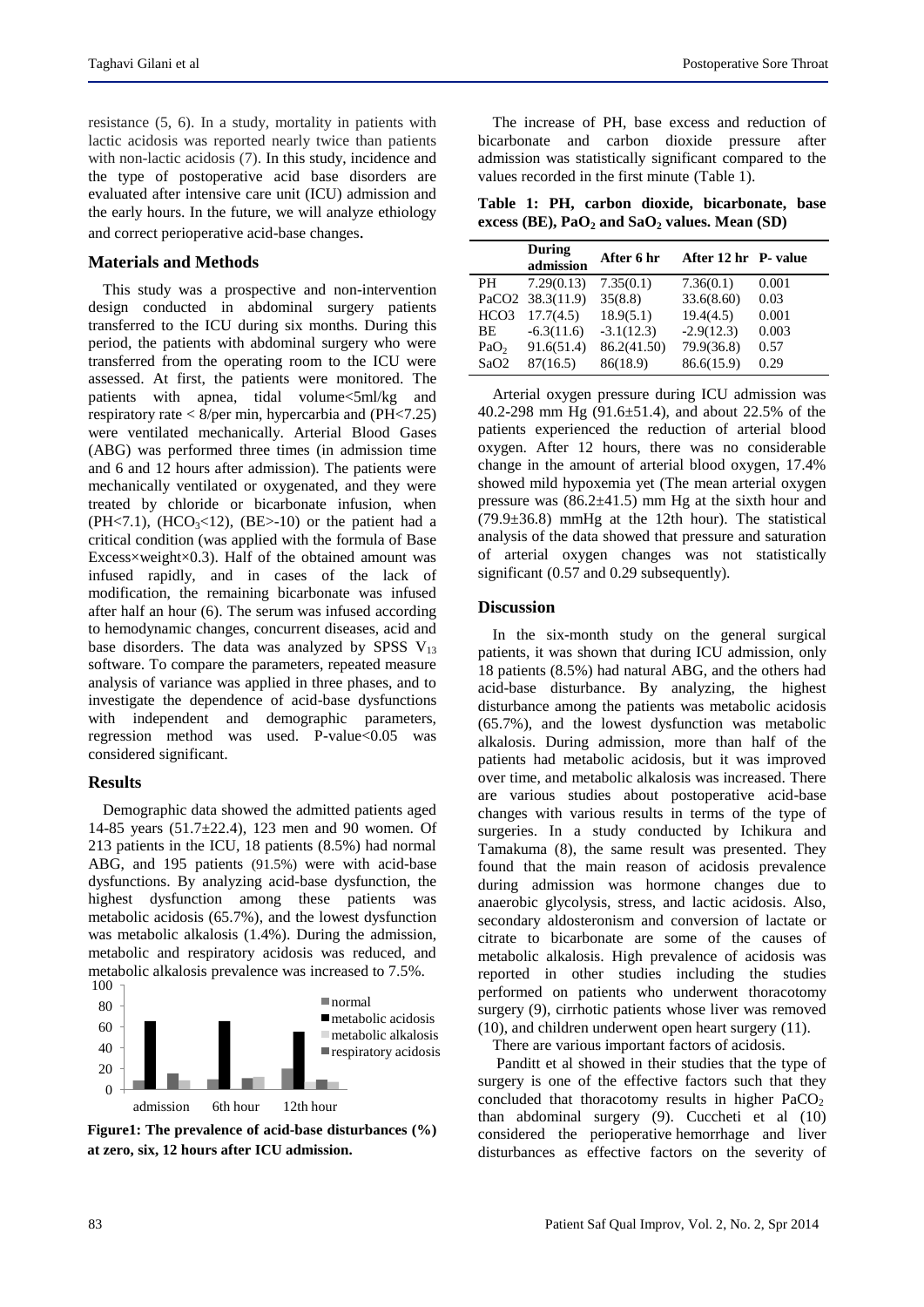acidosis. In children who underwent open heart surgery, the main cause of metabolic acidosis was the increase of chloride and reduction of Albumin (11).

The type of solution is one of the ethiologies of perioperative metabolic acidosis (12, 13). Despite the mentioned items, other studies referred to the high amount of alkalosis occurrence during admission, as the study conducted on 293 patients with abdomen surgery.

The cause of 50.5% prevalence of metabolic alkalosis among the patients was due to the infusion of Fresh Frozen Plasma (FFP) (14). In a study conducted by Boaz et al (15), metabolic alkalemia occurred more frequently than metabolic acidemia preoperatively and postoperatively, while acidemia occurred intraoperatively. As it was said, one of the most common causes of metabolic acidosis is the reduction of blood pressure and arterial oxygen and is based on the critical condition of the patients as the reason for their admission to the ICU. The main cause of metabolic acidosis is due to the reduction of perioperative or preoperative blood pressure.

Considering the high prevalence of hypoxemia, another cause of metabolic acidosis is the reduction of oxygen level during the transfer from recovery to the

# **References**

- 1- Takil A, Eti Z, Irmak P, Yilmaz Gogus F. Early postoperative respiratory acidosis after large intravascular volume infusion of lactated ringer's solution during major spine surgery. Anesthesia and analgesia. 2002 Aug;95(2):294-8.
- 2- Crimmi E, Hess D. Respiratory monitoring. In: Critical care handbook of the Massachusetts general hospital. 5th ed: Edited by Bigatello LM. Philadelphia, Lippincott Williams & Wilkins 2010, pp 17-37
- 3- Barakat A, Sinclair C, Vessey A, Alston R, editors. Postoperative metabolic acidosis following cardiac surgery. ANAESTHESIA; 2004; 59(9):938-9.
- 4- Alfaro V, Torras R, Ibanez J, Palacios L. A physicalchemical analysis of the acid-base response to chronic obstructive pulmonary disease. Canadian journal of physiology and pharmacology. 1996 Nov;74(11):1229-35.
- 5- Nevligan PJ, Deutschman CS. Perioprative acid-base balance. In: Miller's anesthesia. 7th ed. Edited by Miller RD: Philadephia, Churchill Livingstone Elsevier. 2010, pp 1557-72.
- 6- Shonberger RB. Fluid, Electrolyte, and acid-base disorders. In: Anesthesia and Co-Existing Disease, 6th ed. Hines RL, Marshall KA: Philadelphia, Churchill Livingstone, 2012: pp 216-230.
- 7- Gunnerson KJ, Saul M, He S, Kellum JA. Lactate versus non-lactate metabolic acidosis: a retrospective

ICU. During the admission after 12 hours, metabolic acidosis and respiratory acidosis were reduced, and metabolic alkalosis was increased from 1.4% to 7.5%.

The reduction of pressure of carbon dioxide due to the increase of ventilation, pain, and anxiety were predicted in the reduction of acidosis. Also, the reduction of acidemia and low base excess were due to the modification by kidney or bicarbonate infusion. In complicated surgeries, alkalosis can occur by postoperative hypovolumia, the loss of gastric secretions, and hypokalemia.

## **Conclusion**

In this study, postoperative metabolic acidosis was prevalent among critical patients (65.7%) and follows orderly for respiratory acidosis, respiratory alkalosis, and metabolic alkalosis.

One of the factors of resistance against vasoconstrictors and fluids is acidosis, and its rapid modification, is effective for the recovery of the patient.

Therefore, it should be said that correction of fluid administration, ventilation, and oxygenation would probably be minimized metabolic acidosis and its related complications.

outcome evaluation of critically ill patients. Critical care (London, England). 2006 Feb; 10(1):R22.

- 8- Ichikura T, Tamakuma S. [Acid-base disturbances in surgical operation]. Nihon rinsho Japanese journal of clinical medicine. 1992 Sep; 50(9):2237-42.
- 9- Pandit SK, Galway JE, Dundee JW. Acidosis following thoracic surgery. British journal of anaesthesia. 1973 Jan;45(1):79-85.
- 10- Cucchetti A, Siniscalchi A, Ercolani G, Vivarelli M, Cescon M, Grazi GL, et al. Modification of acid-base balance in cirrhotic patients undergoing liver resection for hepatocellular carcinoma. Annals of surgery. 2007 Jun; 245(6):902-8.
- 11- Hatherill M, Salie S, Waggie Z, Lawrenson J, Hewitson J, Reynolds L, et al. The lactate:pyruvate ratio following open cardiac surgery in children. Intensive care medicine. 2007 May; 33(5):822-9.
- 12- Tellan G, Antonucci A, Marandola M, Naclerio M, Fiengo L, Molinari S, et al. [Postoperative metabolic acidosis: use of three different fluid therapy models]. Chirurgia italiana. 2008 Jan-Feb; 60(1):33-40.
- 13- Mann C, Held U, Herzog S, Baenziger O. Impact of normal saline infusion on postoperative metabolic acidosis. Paediatric anaesthesia. 2009;19(11):1070-7.
- 14- Okusawa S, Aikawa N, Abe O. Postoperative metabolic alkalosis following general surgery: its incidence and possible etiology. The Japanese journal of surgery. 1989 May;19(3):312-8.